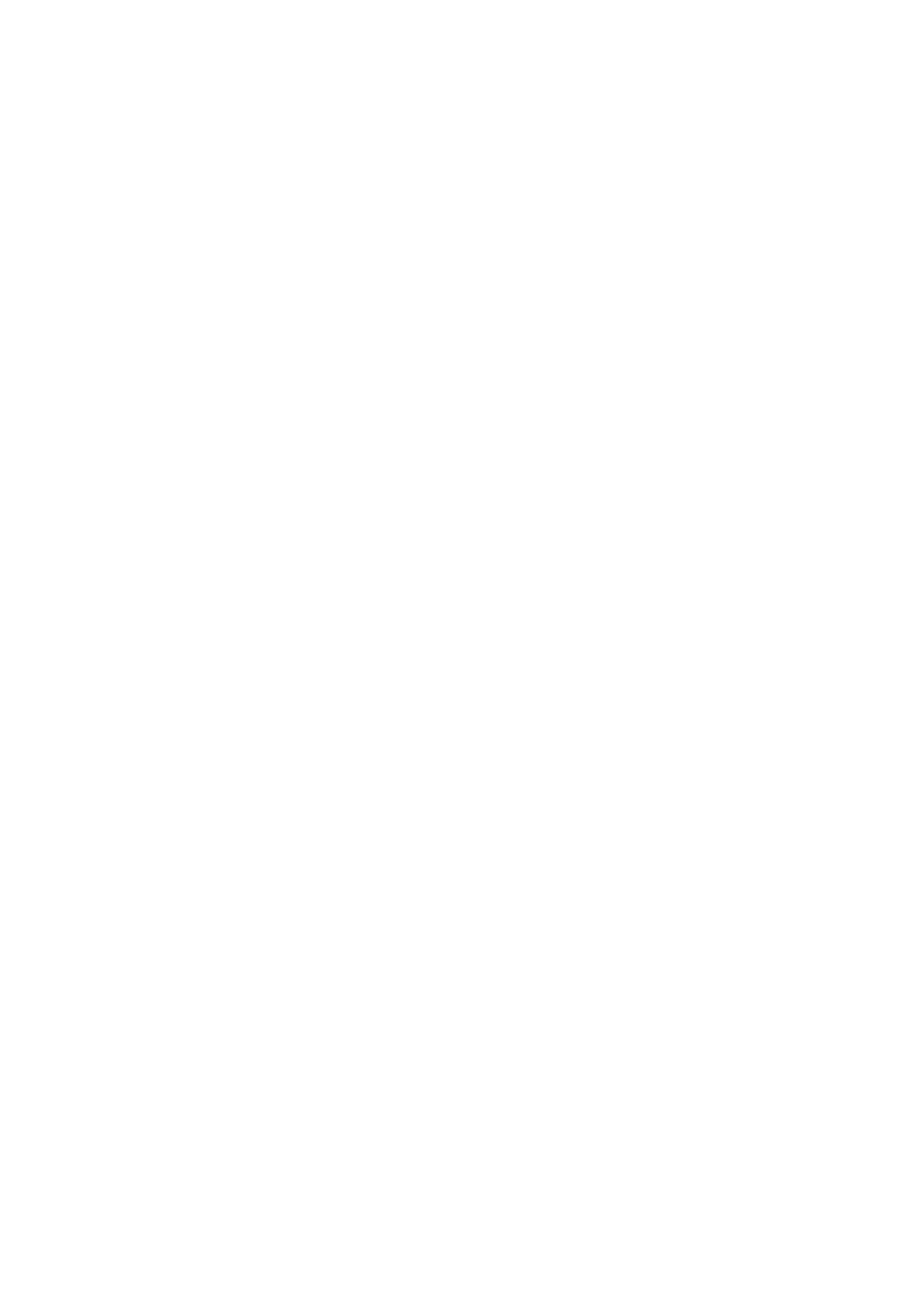### **Rödl & Partner GmbH**

# Wirtschaftsprüfungsgesellschaft<br>Steuerberatungsgesellschaft

Telefon +49 (30) 81 07 95 - 0<br>Telefax +49 (30) 81 07 95 - 81<br>E-Mail berlin@roedl.de Internet www.roedl.de

Die für die Produktion dieser Mappe verwendeten Materialien inklusive Deckfolie mit den Bestandteilen PET<br>.Polyethylentherephthalat) und PP (Polypropylen) sind biologisch abbaubar und recyclingfähig.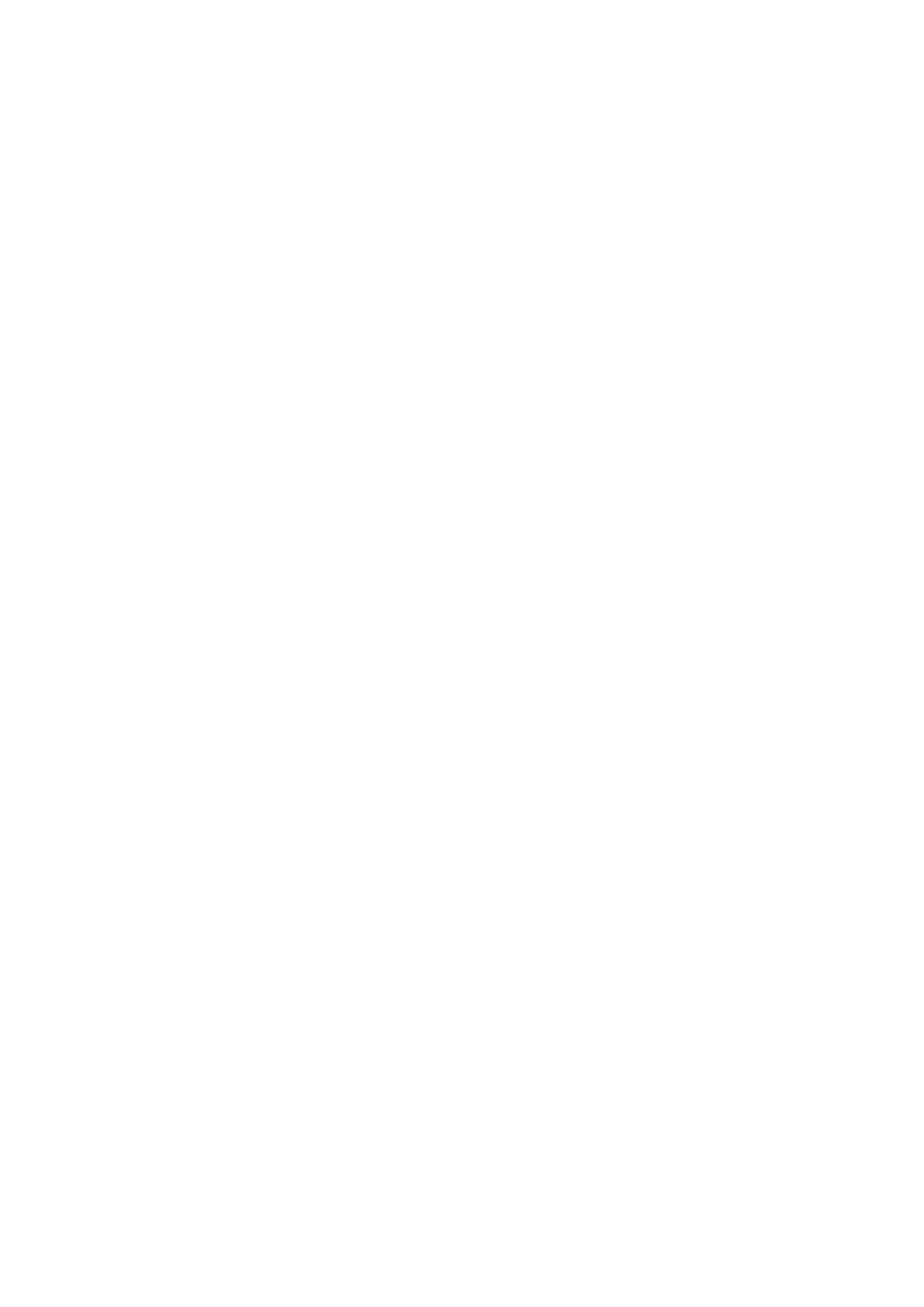### **Inhalt**

| Ъ.   | Auftrag und Auftragsdurchführung       | 5 |
|------|----------------------------------------|---|
| Ш.   | Gegenstand, Art und Umfang der Prüfung | 6 |
| III. | Zusammenfassung                        | 8 |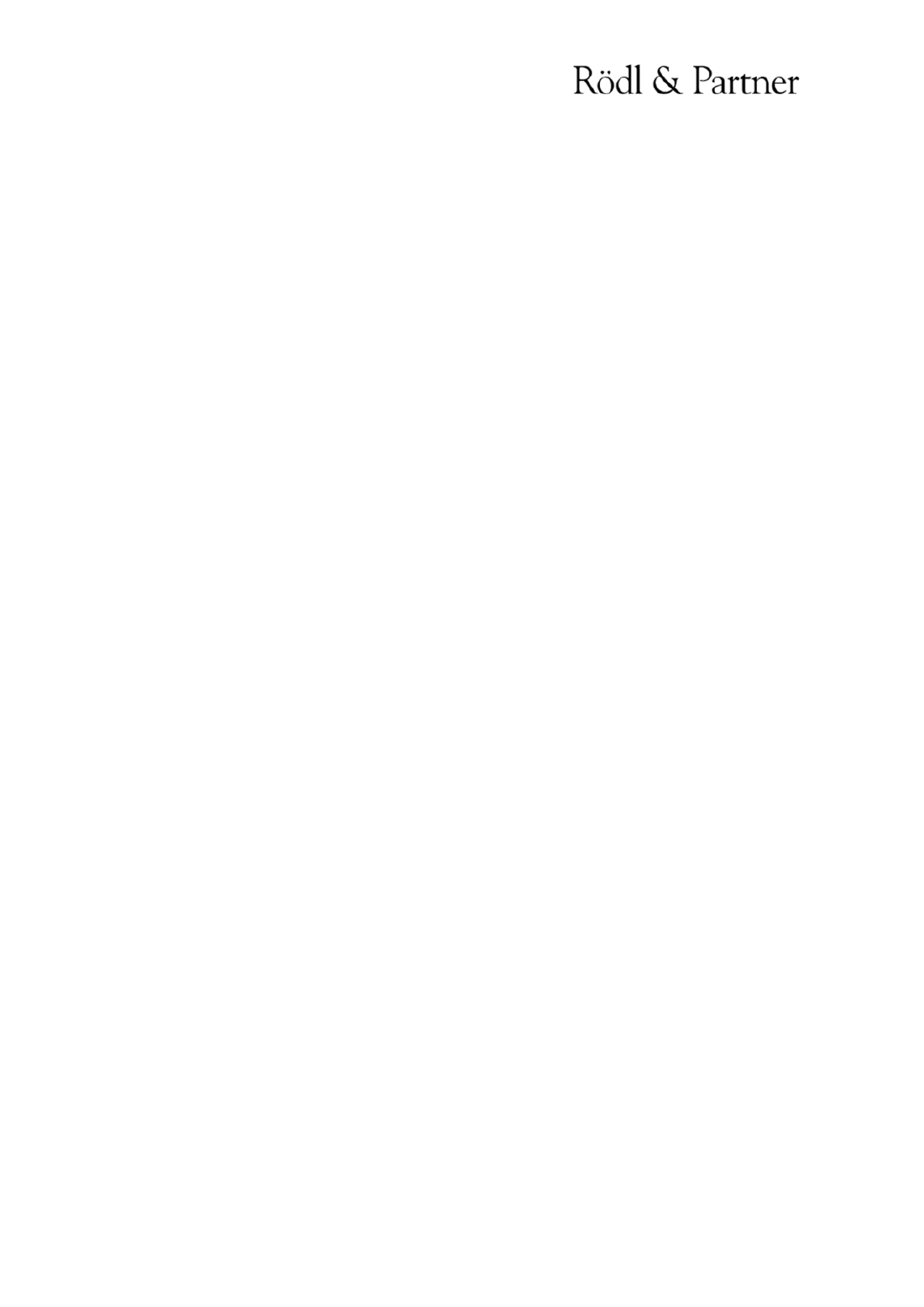#### $\mathbf{L}$ Aurtrag und Aurtragsdurchrunrung

Die Vorsitzende des Aufsichtsrats der

### MEAB Markische Entsorgungsanlagen-Betriebsgesellschaft mbH

**I. Auftrag und Auftragsdu<br>
Die Vorsitzende des Aufsichtsrats<br>
MEAB Mä<b>rkische Entsorgungs**<br>
– nachfolgend auch MEAB mb<br>
zur Prüfung des Jahresabschluss<br>
31. Dezember 2018 unter Einbe<br>
Geschäftsjahr gemäß §§ 316 ff.<br>
Angab – nachfolgend auch MEAB mbH genannt – nat uns im Ranmen des uns erteilten Auftrages zur Prufung des Jahresabschlusses der Gesellschaft für das Geschaftsjahr vom T. Jahuar bis 31. Dezember 2018 unter Einbeziehung der Buchführung und des Lageberichts für dieses Geschaftsjanr gemaß §§ 316 ff. HGB der MEAB mbH auch mit der erweiterten Prufung der Angaben in der erweiterten Erklarung der Geschaftsführung und des Aufsichtsrats zum 31. Dezember 2018 zu dem Corporate Governance Kodex für die Beteiligungen des Landes  $\mathsf B$ randenburg an privatrechtlichen Unternehmen mit Stand vom T2. Januar 2016 beauftragt.

> Danach ist die Erklarung der Geschaftsfuhrung und des Aufsichtsrates zum 31. Dezember 2018 zum Corporate Governance Kodex für die Beteiligungen des Landes Brandenburg an privatrechtlichen Unternehmen für das Geschaftsjahr 2018 daningenend zu beurtellen, ob Sachvernalte vorllegen, die uns zu der Annahme veranlassen, dass den verhaltensempfenlungen des Corporate Governance Kodex für die Beteiligungen des Landes Brandenburg an privatrechtlichen Unternehmen des Ministeriums der Finanzen vom 19. Juli 2005 in der Fassung vom 12. Januar 2016 nicht entsprochen wurde und Abweichungen von diesen Emptehlungen in der oben genannten Erklarung nicht dargestellt und begrundet sind. Grundlage hierfur ist die Erklarung der Geschaftsführung und des Aufsichtsrates zum 31. Dezember 2018 zum Corporate Governance Kodex für das Geschäftsjahr 2018 und die diesem zugründe liegenden Unterlagen.

> Bei unserer Prutung haben wir analog den vom Institut der Wirtschaftsprufer (IDW) ergangehen Prufungsstandard "Auswirkungen des Deutschen Corporate Governance Kodex auf die Abschlussprutung" (IDW PS 345) beachtet.

> Fur die Durchfunfung des Auftrags und unsere Verantwortlichkeit sind, auch im Vernaltnis zu Dritten, die diesem Bericht beigefügten Allgemeinen Auftragsbedingungen für Wirt- ${\tt s}$ chaftsprufer und Wirtschaftsprufungsgesellschaften vom T. Januar 2018 vereinbart.

> Unsere Berichterstattung erfolgt hach den Grundsatzen ordnungsmalsiger Berichterstattung bei Abschlussprüfungen des instituts der Wirtschaftsprüfer in Deutschland e. V., Dusseldorf (IDW PS 450). Die erweiterte Erklarung der Geschaftsführung und des Aufsichtsrats zum 31. Dezember 2018 zu dem Corporate Governance Kodex für die Beteiligungen des Landes Brandenburg an privatrechtlichen Unternehmen mit Stand vom 12. Januar 2016 sind in Anlage T und der betreffende Kodex in Anlage 2 enthalten. Wir verweisen erganzend auf den  $\frac{1}{100}$  and  $\frac{1}{100}$  are standard and  $\frac{1}{100}$  and  $\frac{1}{100}$  are  $\frac{1}{100}$  and  $\frac{1}{100}$  and  $\frac{1}{100}$  are  $\frac{1}{100}$ tes für das Geschaftsjahr 2018.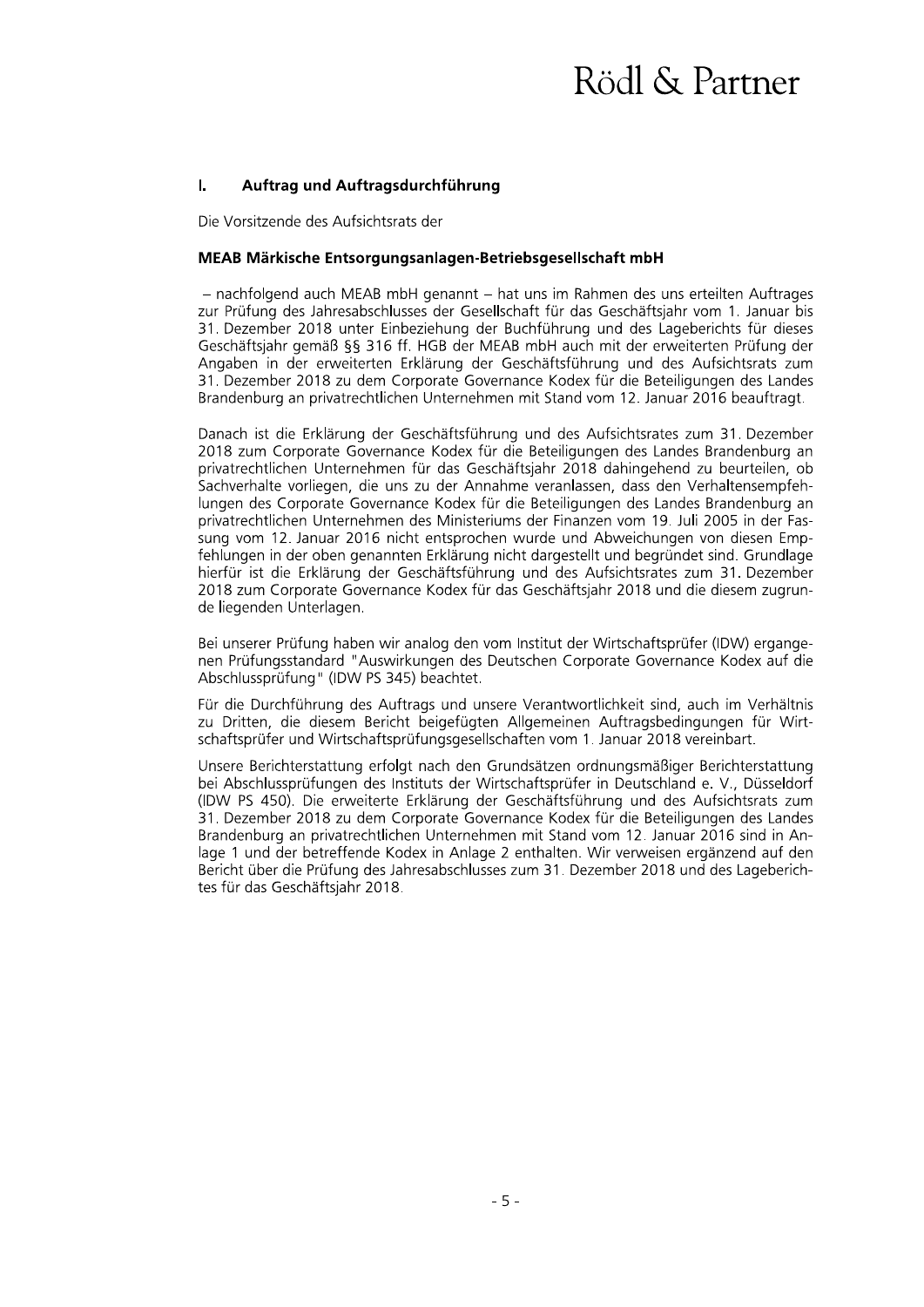#### $\mathbf{II}$ . Gegenstand, Art und Umfang der Prüfung

Im Rahmen des uns erteilten Auftrages haben wir die Angaben zur Erklärung der Geschäftsführung und des Aufsichtsrats zu dem Corporate Governance Kodex zum 31. Dezember 2018 geprüft. Grundlage unserer Prüfung war der Corporate Governance Kodex für die Beteiligungen des Landes Brandenburg an privatrechtlichen Unternehmen des Ministeriums der Finanzen des Landes Brandenburg vom 19. Juli 2005 gültig in der Fassung vom 12. Januar 2016. Dessen Anwendung haben die Länder Berlin und Brandenburg in der Gesellschafterversammlung am 26. September 2005 beschlossen.

Die Geschäftsführung trägt die Verantwortung für die uns erteilten Auskünfte und vorgelegten Unterlagen. Unsere Aufgabe ist es, diese Unterlagen und Angaben im Rahmen unserer Tätigkeit zu beurteilen.

Unsere Prüfung haben wir unter entsprechender Beachtung des vom Institut der Wirtschaftsprüfer (IDW) ergangenen Prüfungsstandards "Auswirkungen des Deutschen Corporate Governance Kodex auf die Abschlussprüfung (IDW PS 345)" vorgenommen.

Wir haben unsere Prüfung unter Beachtung des Grundsatzes der Wesentlichkeit geplant und durchgeführt. Die Auswahl der Prüfungshandlungen liegt im pflichtgemäßen Ermessen des Wirtschaftsprüfers. Bei der Festlegung der Prüfungshandlungen werden die Kenntnisse über die Geschäftstätigkeit und über das wirtschaftliche und rechtliche Umfeld der Gesellschaft berücksichtigt. Im Rahmen unserer Prüfung haben wir die Systeme zur Erfassung und Aufzeichnung der betreffenden Angaben sowie die uns vorgelegten Nachweise zu den gemachten Angaben überwiegend auf der Basis von Stichproben beurteilt.

Bei der Durchführung des Auftrags standen uns insbesondere die folgenden Unterlagen zur Verfügung:

- Erklärungen der Geschäftsführung und des Aufsichtsrats der MEAB mbH zu dem  $\bullet$ Corporate Governance Kodex zum 31. Dezember 2018 (siehe Anlage 1),
- Protokolle der Sitzungen des Aufsichtsrats und der Gesellschafter des Geschäftsjahres 2018,
- Protokolle der Sitzungen des Wirtschaftsausschusses und des technischen Ausschusses des Geschäftsjahres 2018,
- Dienstanweisungen und Arbeitsrichtlinien der Gesellschaft, Organigramme, aktuelle  $\bullet$ Verträge (z.B. Gesellschaftsvertrag, Verträge der Geschäftsführung).

Die durchgeführten Prüfungshandlungen erfolgten im Wesentlichen im Rahmen der Jahresabschlussprüfung, die auch die Prüfung der ordnungsgemäßen Geschäftsführung nach § 53 HGrG und als Prüfungsschwerpunkt die Prüfung der Bezüge des Aufsichtsratsmitglieder, der Geschäftsführung sowie leitenden Mitarbeiter (Bezügebericht) beinhaltete.

Im Einzelnen haben wir im Wesentlichen folgende Prüfungshandlungen durchgeführt:

- Durchsicht der "Erklärung der Geschäftsführung und des Aufsichtsrates der MEAB mbH zum 31. Dezember 2018 zu dem Corporate Governance Kodex für die Beteiligungen des Landes Brandenburg an privatrechtlichen Unternehmen des Ministeriums der Finanzen des Landes Brandenburg mit Stand vom 12. Januar 2016",
- Durchsicht der Protokolle der Aufsichtsratssitzungen und Gesellschafterversammlungen,
- Durchsicht der Protokolle des Wirtschaftsausschusses und des technischen Ausschusses.
- Durchsicht der Verträge der Gesellschaft,
- Diskussion mit der Geschäftsführung und den leitenden Mitarbeitern.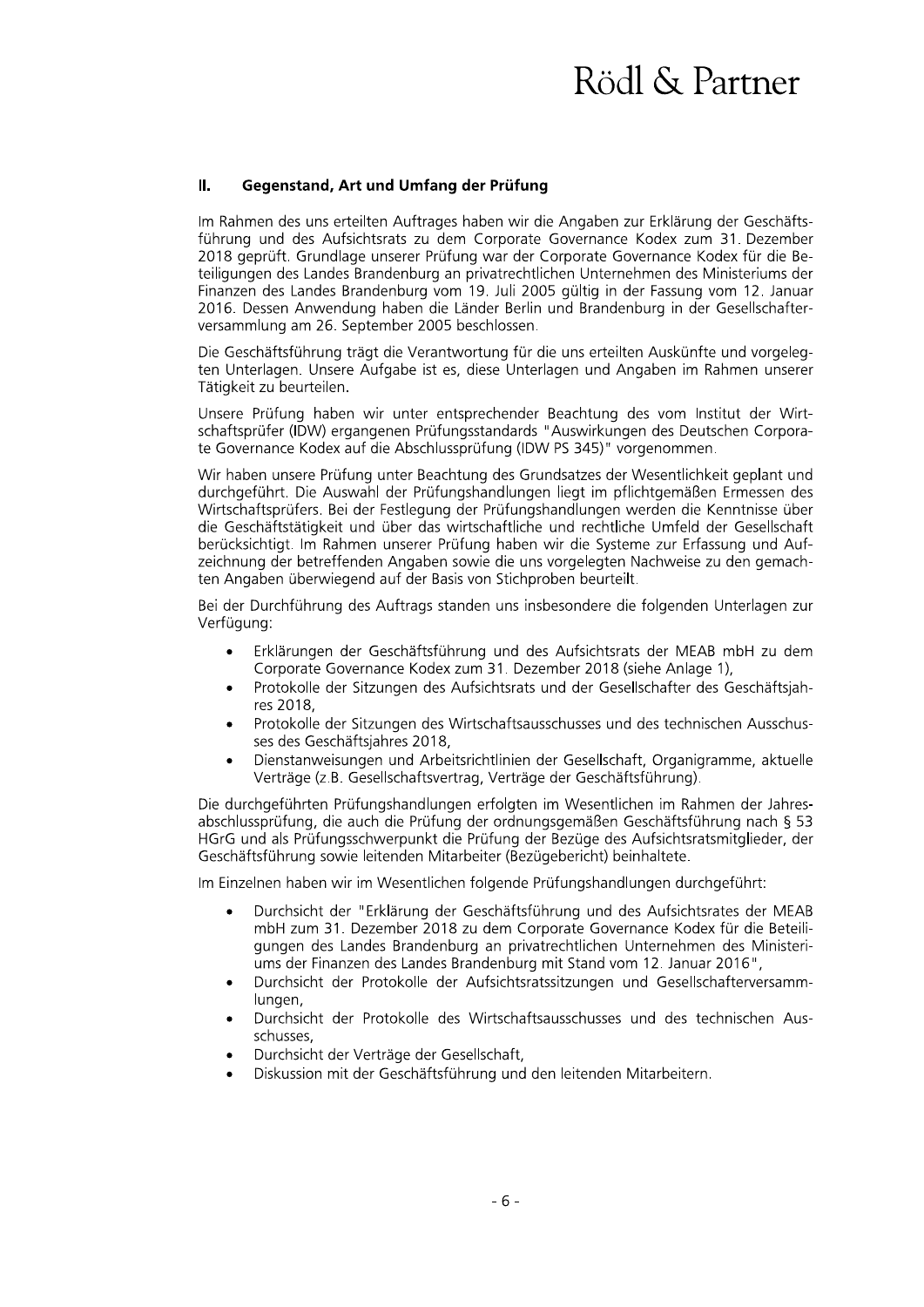Wir weisen darauf hin, dass Abweichungen nur von solchen Verhaltensempfehlungen erkennbar sind, deren Einhaltung für uns zwangsläufig aus Unterlagen und Informationen erkennbar sind, die zur Erlangung der Prüfungsnachweise herangezogen werden. Daneben können wir nur vergangenheitsbezogene Angaben betrachten. Eine Feststellung von Abweichungen von Verhaltensempfehlungen, die eine subjektive Beurteilung durch die Geschäftsführung oder den Aufsichtsrat außerhalb der Rechnungslegung erfordern, ist uns nicht möglich.

Wir haben den Auftrag in den Monaten Februar bis April 2019 mit Unterbrechungen in den Geschäftsräumen der MEAB mbH sowie in unseren Geschäftsräumen in Berlin durchgeführt.

Von der Geschäftsführung und den von ihr beauftragten Mitarbeitern sind uns alle verlangten Aufklärungen und Nachweise erbracht worden.

Die Geschäftsführung hat uns die berufsübliche schriftliche Vollständigkeitserklärung zum Jahresabschluss und zum Lagebericht erteilt.

Die Ordnungsmäßigkeit der Angaben in der Erklärung der Geschäftsführung und des Aufsichtsrats zu dem Corporate Governance Kodex zum 31. Dezember 2018 liegt in der Verantwortung des gesetzlichen Vertreters der MEAB mbH und des Aufsichtsrates. Unsere Aufgabe ist es, auf Grundlage der von uns durchgeführten Tätigkeit eine Beurteilung der Ordnungsmäßigkeit dieser Unterlagen abzugeben.